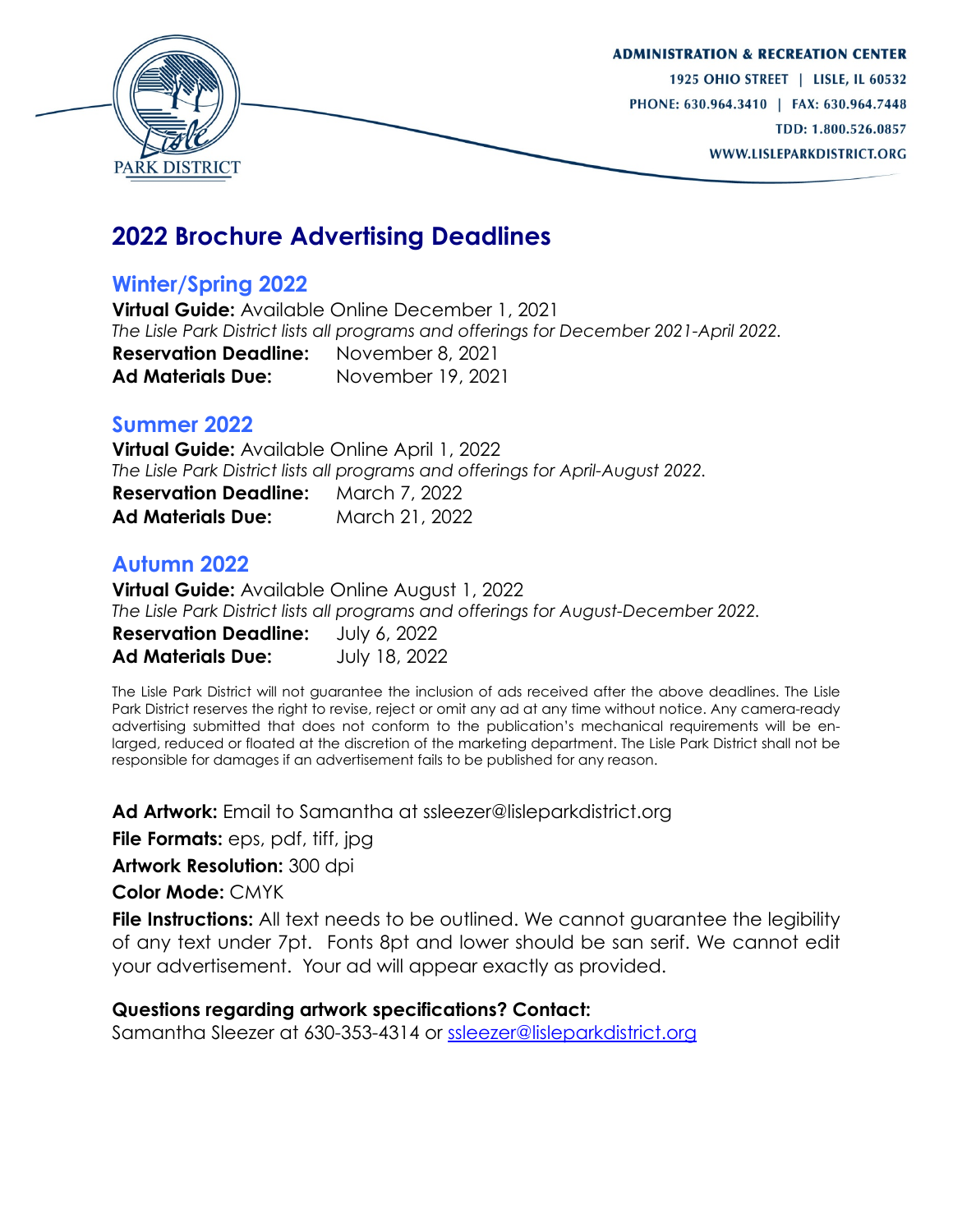

## **2022 Brochure Advertising Rates**

**SPECIAL OFFER > Buy 2 consecutive ads, get the third ad for HALF PRICE!**

### **Program Guide**

**Lisle Residents:** 14,000 households **Duration:** 3 months

#### **Premium Ad Space (4-color) See Artwork Specs PDF for sizing details.**

**Back or Inside Cover - Full Page Price:** \$1500

**Back or Inside Cover Half Page – Vertical or Horizontal Price:** \$937.50

#### **General Ad Space (4-color) See Artwork Specs PDF for sizing details.**

**Full Page Price:** \$750

**Half Page – Vertical or Horizontal Price:** \$410

**1/3 Page – Vertical or Horizontal Price:** \$318

| <b>Advertiser Name:</b>                                           |                                          |                              |
|-------------------------------------------------------------------|------------------------------------------|------------------------------|
| Phone:                                                            | Email:                                   |                              |
| 1. Starting Issue                                                 |                                          |                              |
| $\Box$ Summer 2022<br>$\Box$ Winter/Spring 2022                   | $\Box$ Autumn 2022                       |                              |
| 2. Frequency (Buy 2 consecutive ads and the third is HALF PRICE!) |                                          |                              |
| $\sqcup$ One Season                                               | $\Box$ Two Seasons $\Box$ Three Seasons  |                              |
| 3. Ad Size                                                        |                                          |                              |
| $\Box$ Inside Cover - Full Page                                   | $\Box$ Back Cover – Full Page            | $\Box$ 1/2 Page - Vertical   |
| $\Box$ Inside Cover – Half Page Horizontal                        | $\Box$ Back Cover – Half Page Horizontal | $\Box$ 1/2 Page - Horizontal |
| $\Box$ Inside Cover – Half Page Vertical                          | $\Box$ Back Cover – Half Page Vertical   | $\Box$ 1/3 Page – Vertical   |
|                                                                   | $\Box$ Full Page                         | $\Box$ 1/3 Page - Horizontal |
|                                                                   |                                          |                              |
|                                                                   |                                          |                              |
|                                                                   |                                          |                              |